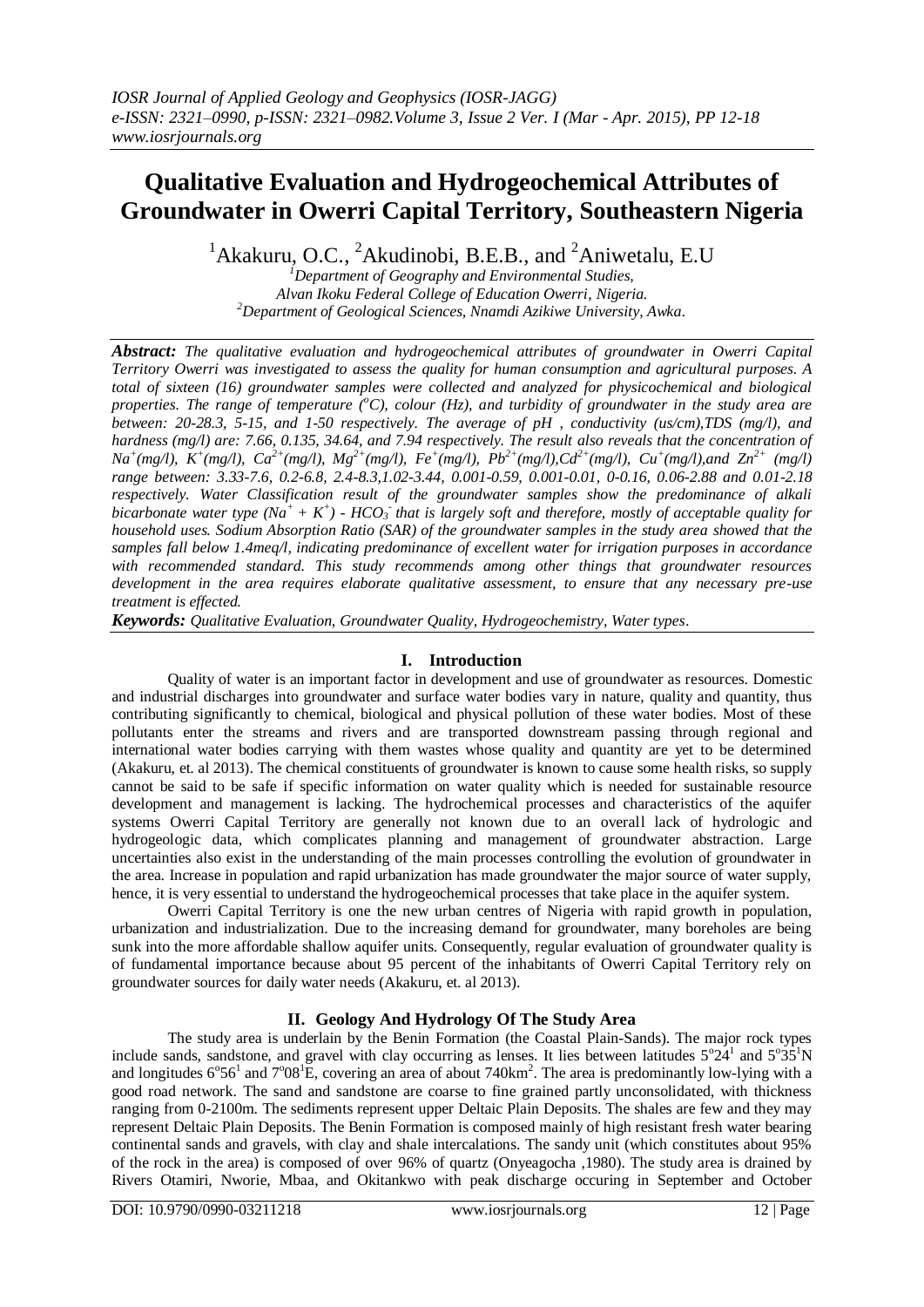(Ezeigbo, 1987). Surface water hydrology plays an important role, as it enhances groundwater recharge potential and determines water balance and hydrologic safe yields of aquifers.

| AGE                     |                   | <b>FORMATION</b>                                       |
|-------------------------|-------------------|--------------------------------------------------------|
| <b>Quaternary</b>       | Recent            | Alluvium, Mangrove Swamps, Meander Belts Sands, Marine |
|                         |                   | <b>Deltaic Deposits</b>                                |
|                         | Miocene-Recent    | <b>Benin Formation</b>                                 |
|                         |                   | (Coastal Plains Sands)                                 |
| Tertiary                | Oligocene-Miocene | Ogwashi Asaba Formation                                |
|                         |                   | (Lignite Series)                                       |
|                         | Eocene            | Ameki Group including Nanka Sand                       |
|                         |                   |                                                        |
|                         | Paleocene         | Imo Formation including Ebenebe Sandstone              |
|                         |                   | Nsukka Formation                                       |
|                         |                   | (Upper Coal Measures)                                  |
| <b>Upper Cretaceous</b> | Maastrichtian     |                                                        |
|                         |                   | Ajali Formation                                        |
|                         |                   | Mamu Formation                                         |
|                         |                   | (Lower Coal Measures)                                  |

**Table 1**: Stratigraphic succession in southern Nigeria (Uma and Egboka, 1985).



(National Geohazard Monitoring Centre ,Awka 2008).

## **III. Methods Of Investigation**

Sixteen (16) Groundwater samples were collected from boreholes after 5 minutes of pumping to ensure the samples were true representative from the aquifer. The samples were stored in sterilized two-litre containers with tightly fitting covers wrapped in a black polyethylene plastic bag labelled 1-16 and put in a cooler to ensure constant temperature. The containers were first washed with de-ionized water, and then several times with the sample water before collection in order to avoid any contamination.

Parameters like pH and temperature and electrical conductivity were determined in the field due to their unstable nature. The pH of the water sample was measured with a pH-meter. The glass tube in the kit was sterilized before been filled to its mark with water sample. The tube was then placed in the space provided in the equipment and a knob adjusted for colour matching, the pH was then read and recorded. The temperature was read using a mercury thermometer. The electrical conductivity was measured using a Mark electronic switchgear conductivity meter. All the samples were preserved by refrigeration and analyzed within 24hours of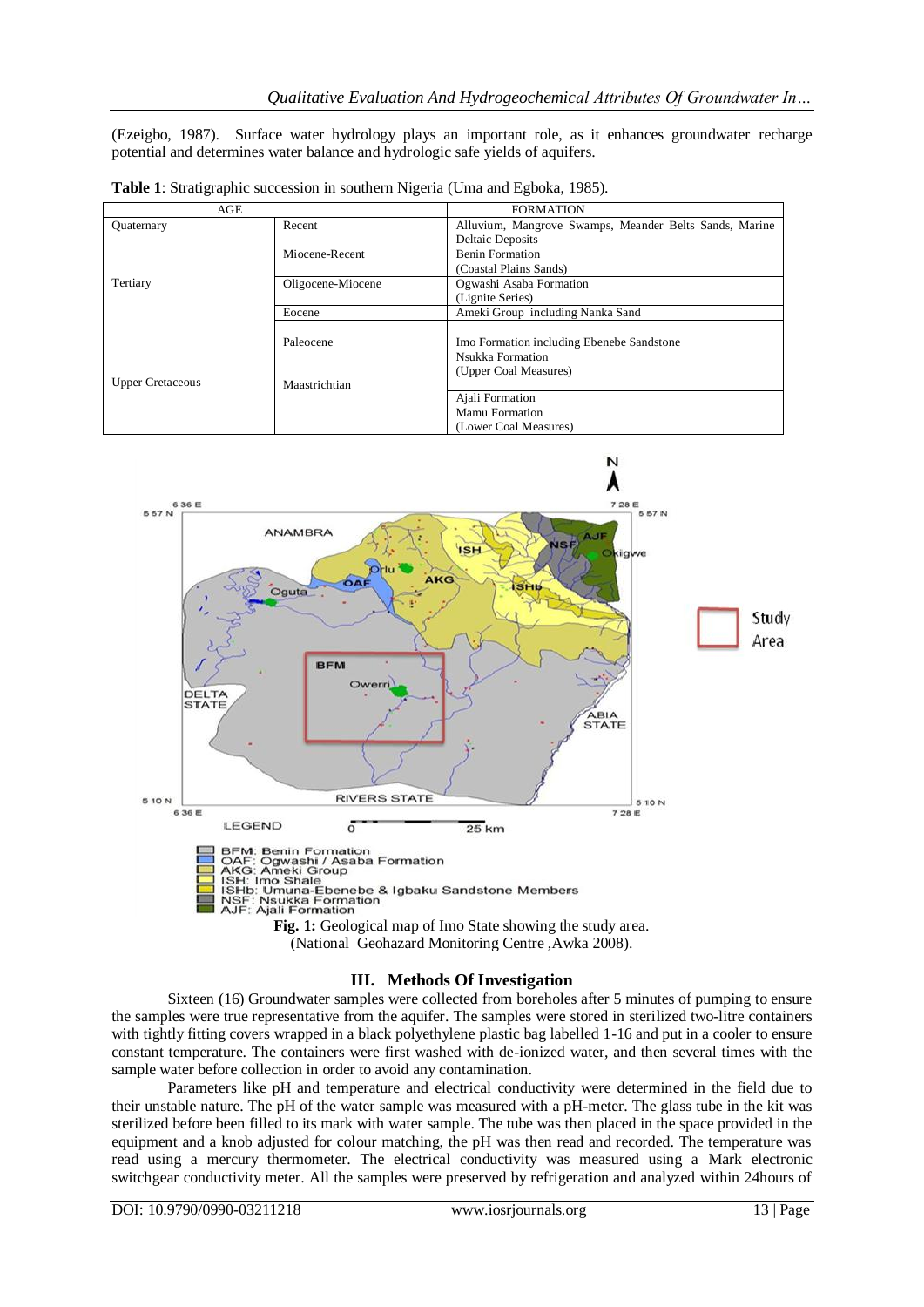collection. The analyses were carried out in accordance with American Public Health Association Standard (1992). The approach ensures that the samples collected were tested in accordance with agreed requirements using competent personnel as well as appropriate equipment and materials.

#### **IV. Results And Discussions**

The analytical results for groundwater samples from study area are presented in Table 2. The result revealed that the appearance and colour of the samples are clear (5) to not clear (10/15). Majority of the samples are odourless., pH values range from 6.2 – 10.7. According to the World Health Organization (2006), health effects are most pronounced in pH extremes. Drinking water with an elevated pH (above 11) can cause skin, eye and mucous membrane irritation. pH values below 4 can have corrosive effects of low pH levels. Conductivity values range from 0.03ųs/cm - 0.44ųs/cm, with an average of 0.0235 ųs/cm. Conductivity is a measure of the total dissolved ionic constituents in water and it varies with temperature. Total Dissolved Solids (TDS) values range from 6mg/l – 67mg/l, with an average of 3.65mg/l. Total Hardness values ranges from 2.0mg/l – 12.8mg/l, with an average of 0.74mg/l. The TDS values in the water samples are far below the WHO permissible limits, thus indicating good quality. TDS is the quantitative measure of the sum total of organic and inorganic solutes in water.

Chloride concentration ranges from  $0.04 \text{mg/l} - 5.2 \text{mg/l}$ , while sulphate and nitrate values range between 1.0 mg/l – 4.2 mg/l, and 0.01 mg/l – 4.06 mg/l, respectively. The chloride, sulphate and nitrate concentration levels in the study area fall below the WHO (2006) recommended highest permissible limit for drinking water, thus indicating good quality. Generally, nitrate content shows very low values, with undetectable values in some samples. The carbonate values range from  $2.4 \text{ mg/l} - 8.3 \text{ mg/l}$ , with an average of 0.535 mg/l, while the bicarbonate shows concentration values of between 9.64 mg/l – 28.6 mg/l, with an average of 1.912 mg/l. The most important effect of bicarbonate ingestion is the change in acid-base balance as well as blood pH and bicarbonate concentration in biological fluids. Water which contains bicarbonate (>600 mg/l) may have an effect on acid-base balance.

Zinc concentration falls within the range of 0.01 mg/l – 2.18 mg/l. The zinc concentration of all the samples fall below the WHO permissible and maximum permissible limits .This indicates relatively good quality. Cadmium concentration falls within the range of  $0.029 \text{ mg/l} - 0.16 \text{ mg/l}$ . About 80 percent of the samples fall above the Maximum Permissible Limit. Lead concentration falls within the range of  $0.001 \text{ mg}/l$  – 0.01mg/l. About 10 percent of the samples fall above the Maximum Permissible Limit. Results of bacteriological analysis of the water samples show that the surface water sources are contaminated with fecal coliform.

| Sample No.                           |              | 2           | 3              | 4              | 5              | 6                | 7            | 8                | 9                | 10               | n                | 12             | 13          | 14             | 15          | 16          |
|--------------------------------------|--------------|-------------|----------------|----------------|----------------|------------------|--------------|------------------|------------------|------------------|------------------|----------------|-------------|----------------|-------------|-------------|
|                                      |              |             |                |                |                |                  |              |                  |                  |                  |                  |                |             |                |             |             |
| <b>Parameters</b>                    |              |             |                |                |                |                  |              |                  |                  |                  |                  |                |             |                |             |             |
| Colour (Hz)                          | 10           | 10          | 15             | 5.             | 5              | 5                | 10           | 5.               | 5.               | 5                | 10               | 5.             | 10          | 15             | 5.          | 5           |
| Temperature(°C)                      | 27           | 27          | 28.3           | 26             | 27             | 28               | 26.4         | 27.4             | 28               | 27.2             | 29               | 27             | 26          | 27             | 28          | 29          |
| Conductivity (us/cm)                 | 0.04<br>6.4  | 0.1<br>9.9  | 0.07<br>6.6    | 0.05<br>6.8    | 0.2<br>10.2    | <b>NA</b><br>6.4 | 0.03<br>6.2  | <b>NA</b><br>6.3 | <b>NA</b><br>6.2 | <b>NA</b><br>7.3 | <b>NA</b><br>6.3 | 0.21<br>8.3    | 0.12<br>7.3 | 0.03<br>7.2    | 0.44<br>6.8 | 0.21<br>6.5 |
| pH<br><b>Tubidity</b>                | 2.2          | 5.          | 0              | $\mathbf{0}$   | 10             | 12               | 4.8          | 5.2              | 3                | 5.               | 2.3              | 16             | 4.2         | 11             | 40          | 1           |
| <b>Total Hardness(mg/l)</b>          | 11.2         | 12.8        | 12.6           | 4.6            | 11.8           | 11.5             | 12.6         | 11.6             | 4.0              | 3.0              | 1.02             | 4.6            | 12.8        | 11.5           | 2.0         | 4.4         |
| TDS(mg/l)                            | 10           | 6           | 38             | 15             | 26             | 16.3             | 11           | 36               | 24.              | 64.1             | 21.7             | 20             | 52.1        | 32.2           | 38.7        | 39          |
|                                      |              |             |                |                |                |                  |              |                  |                  |                  |                  |                |             |                |             |             |
| $Ca^{2+}(mg/l)$                      | 2.8<br>1.02  | 3.5<br>1.26 | 7.6<br>1.5     | 7.8<br>1.24    | 4.1<br>1.11    | 2.88<br>3.3      | 2.89<br>1.23 | 2.89<br>2.13     | 8.3<br>1.0       | 3.5<br>1.08      | 4.5<br>1.05      | 7.6<br>1.28    | 2.7<br>1.5  | 2.4<br>3.44    | 4.6<br>1.22 | 2.8<br>1.11 |
| $Mg^{2+(mg/l)}$                      |              |             |                |                |                |                  |              |                  | 5                |                  |                  |                |             |                |             |             |
| $Na^+(mg/l)$                         | 4.59         | 5.35        | 3.95           | 3.32           | 4.36           | 4.27             | 4.21         | 7.6              | 5.3<br>4         | 3.92             | 4.32             | 3.3            | 4.21        | 4.28           | 6.2         | 5.5         |
| $K^+(mg)$                            | 1.1          | 0.85        | $\overline{2}$ | 1.74           | $\mathbf{0}$   | $\mathbf{0}$     | 1.9          | $\overline{2}$   | $\overline{2}$   | 0.9              | 0.3              | 1.15           | 0.5         | 0.6            | 0.4         | 0.2         |
| $Fe2+(mg/l)$                         | 0.38         | 0.49        | 0.17           | 0.59           | 0.001          | 0.39             | 0.38         | 0.19             | 0.2<br>6         | 0.41             | 0.13             | 0.38           | 0.49        | 0.59           | 0.17        | 0.13        |
| $HCO3$ (mg/l)                        | 17.5         | 18.4        | 20.75          | 9.64           | 18.5           | 18.5             | 18.2         | 17.6             | 20.<br>4         | 19.0             | 18.5             | 17.5           | 19.2        | 20.7           | 19.5        | 18.5        |
| $SO_4^2$ (mg/I)                      | 2.8          | 2           | 0              | 1              | 3.2            | 1.8              | 3            | 3.8              | 2.1              | 4.2              | 1.1              | 1              | 1.02        | 1.05           | 1.01        | 2.8         |
| $Cl^{(mg/l)}$                        | 1.4          | 1.7         | 2.5            | 5.08           | 0.04           | 1.6              | 1.4          | 1.6              | 1.7              | 1.6              | 16.5             | $\overline{2}$ | 3           | 0.06           | 1.7         | 1.8         |
| $NO3$ (mg/l)                         | 0.08         | 0.07        | 0.09           | 3.06           | 4.06           | 0                | 0.1          | 0                | 0.0<br>5         | 0.04             | 0.08             | 0.04           | 0.09        | 0.02           | 0.01        | 0.01        |
| $Pb^{2+}$ (mg/I)                     | $\mathbf{0}$ | 0.001       | $\mathbf{0}$   | 0.005          | $\mathbf{0}$   | 0.001            | 0.008        | $\mathbf{0}$     | $\mathbf{0}$     | $\mathbf{0}$     | $\mathbf{0}$     | 0.003          | 0.004       | <b>BD</b><br>L | <b>BDL</b>  | 0.01        |
| $\text{Cd}^{2+}(\text{mg}/\text{I})$ | 0.15         | 0.16        | 0.14           | ÷              |                | 0.12             | 0.16         | 0.02             | 0.0<br>1         | 0.03             | 0.05             | 0.03           | 0.16        | ÷,             |             | 0.041       |
| $Cu^{2+}(mg/l)$                      | 0.07         | 0.06        | 0.57           | 0.44           | 0.76           | 0.35             | 0.14         | 0.25             | 0.4              | 0.26             | 0.56             | 0.83           | 0.51        | 0.73           | 0.25        | 0.14        |
|                                      |              |             |                |                |                |                  |              |                  | 3                |                  |                  |                |             |                |             |             |
| $Zn^{2+}(mg/l)$                      | 0.18         | 0.21        | 0.08           | 0.13           | 0.17           | 0.06             | 0.02         | 0.18             | 0.0<br>1         | 2.51             | 1.95             | 2.10           | 2.05        | 2.18           | 0.78        | 0.68        |
| Total Microbial Load                 | 15           | 20          | 46             | N <sub>D</sub> | N <sub>D</sub> | 31               | ND           | 6                | 15               | 48               | 49               | N <sub>D</sub> | 17          | ND             | ND          | 5           |
| <b>Total Coliform</b>                | 5            | 10          | 13             | N <sub>D</sub> | ND             | 15               | ND           | ND               | 5                | 20               | 18               | N <sub>D</sub> | 6           | ND             | ND          | 4           |

| <b>Table 2:</b> Result Of The Physicochemical And Bacteriological Analyses Of Water Samples In The Study Area |  |  |
|---------------------------------------------------------------------------------------------------------------|--|--|
|---------------------------------------------------------------------------------------------------------------|--|--|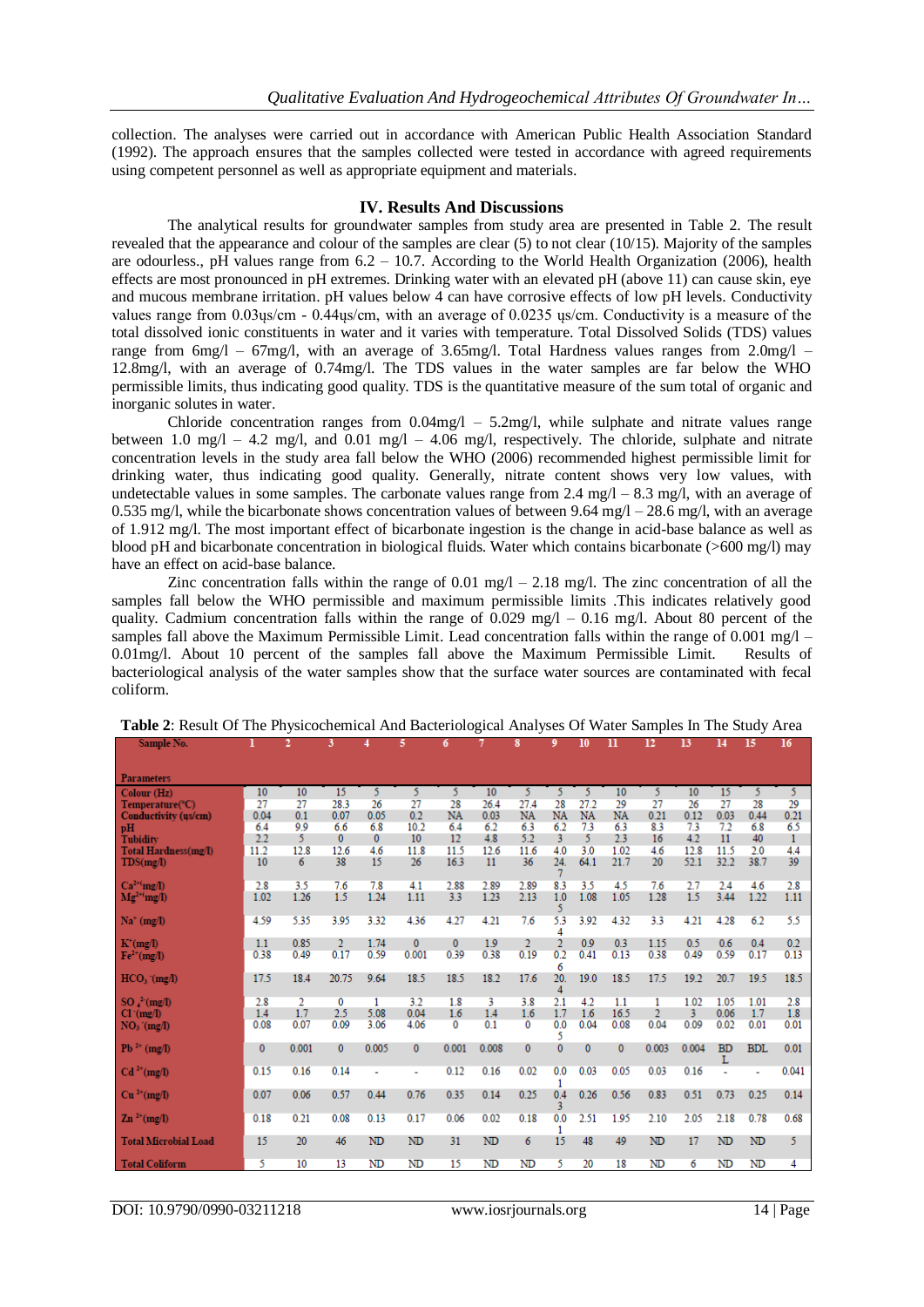| Stuuy Arca.                              |                  |        |                       |                            |            |  |  |
|------------------------------------------|------------------|--------|-----------------------|----------------------------|------------|--|--|
| <b>PARAMETER</b>                         | Range            | Mean   | <b>Std. Deviation</b> | <b>WHO Standard (2006)</b> |            |  |  |
|                                          |                  |        |                       | PL                         | <b>MPL</b> |  |  |
| Colour (Hz)                              | $5 - 15$         | 8.5    | 4.0065                | 5                          | 15         |  |  |
| Temperature(°C)                          | $20 - 28.3$      | 26.6   | 4.0065                | ۰                          |            |  |  |
| <b>Tubidity</b>                          | $1 - 50$         | 13.13  | 15.288                | 5                          | 25         |  |  |
| pH                                       | $6.2 - 10.7$     | 7.66   | 1.6328                | 6.5                        | 8.5        |  |  |
| Conductivity (us/cm)                     | $0.03 - 0.44$    | 0.135  | 0.1113                | 200                        | 400        |  |  |
| TDS(mg/l)                                | $6 - 67$         | 34.64  | 19.578                | 600                        | 1000       |  |  |
| Total Hardness(mg/l)                     | $2.0 - 12.8$     | 7.94   | 4.1574                | 200                        | 500        |  |  |
| $\mathrm{Na}^+$ (mg/l)                   | $3.33 - 7.6$     | 4.886  | 1.0877                | 20                         | 200        |  |  |
| $K^+(mg/l)$                              | $0.2 - 6.8$      | 1.918  | 2.5095                | ٠                          |            |  |  |
| $Ca^{2+}(mg/l)$                          | $2.4 - 8.3$      | 4.117  | 2.004                 | 75                         | 200        |  |  |
| $\overline{\text{Mg}}^{2+}(\text{mg/l})$ | $1.02 - 3.44$    | 1.726  | 0.8474                | 50                         | 150        |  |  |
| $Fe+(mg/l)$                              | $0.01 -$<br>0.59 | 0.292  | 0.1769                | 0.3                        | 1.0        |  |  |
| $HCO3$ (mg/l)                            | $9.64 - 28.6$    | 20.025 | 4.3028                | < 100                      |            |  |  |
| $Cl^{(mg/l)}$                            | $0.04 - 5.2$     | 2.1685 | 1.3684                | 250                        | 600        |  |  |
| $SO_4^2$ (mg/l)                          | $1 - 4.06$       | 2.319  | 1.2715                | 250                        | 500        |  |  |
| $NO_3$ (mg/l)                            | $0.01 - 4.06$    | 0.815  | 1.2711                | 25                         | 50         |  |  |
| $Pb^{2+} (mg/l)$                         | $0.001 - 0.01$   | 0.0055 | 0.0684                | $1.0$ ug/ $1$              | < 0.02     |  |  |
| $\text{Cd}^{2+}(\text{mg/l})$            | $0 - 0.16$       | 0.0628 | 0.0607                | $3.0$ ug/ $1$              | 0.003      |  |  |
| $Cu^+(mg/l)$                             | $0.06 - 2.88$    | 0.819  | 0.8988                | 1.0                        | 5.0        |  |  |
| $\overline{\text{Zn}^{2+}(\text{mg/l})}$ | $0.01 - 2.18$    | 0.736  | 0.8767                | 3.0                        | 5.0        |  |  |
| <b>Total Microbial Load</b>              | $5 - 120$        | 31.1   | 37.300                | $\leq 100$                 |            |  |  |
| <b>Total Coliform</b>                    | $4 - 262$        | 36     | 73.910                | $\leq10$                   |            |  |  |

**Table 3**: Summary Of Physicochemical And Bacteriological Analyses Results Of Water Samples From The Study Area.

# **Water Classification**

The chemical composition of water varies considerably. The concept of hydrogeochemical facies has been used to denote the diagnostic chemical character of water solutions in hydrologic systems. The facies reflect the effect of chemical processes occurring between the minerals of the lithologic framework and groundwater (Edet, 1993; Edet & Okereke, 2002). The subsequent flow patterns modify the facies and control their distribution. Piper trilinear diagram was used to classify groundwater types in the area. From the Piper trilinear and Schoeller semi logarithmic diagrams, the dominant water type is alkali bicarbonate water type, with bicarbonate as the predominant ion. The dominance of alkali bicarbonate water type could be attributed to the infiltration of carbon dioxide rich rainwater derived from the atmosphere and input of alkali salts from anthropogenic sources.



**Table 4:** Treated water analysis data (in meq/l) for the plotting of Schoeller semi logarithmic diagram in the study area

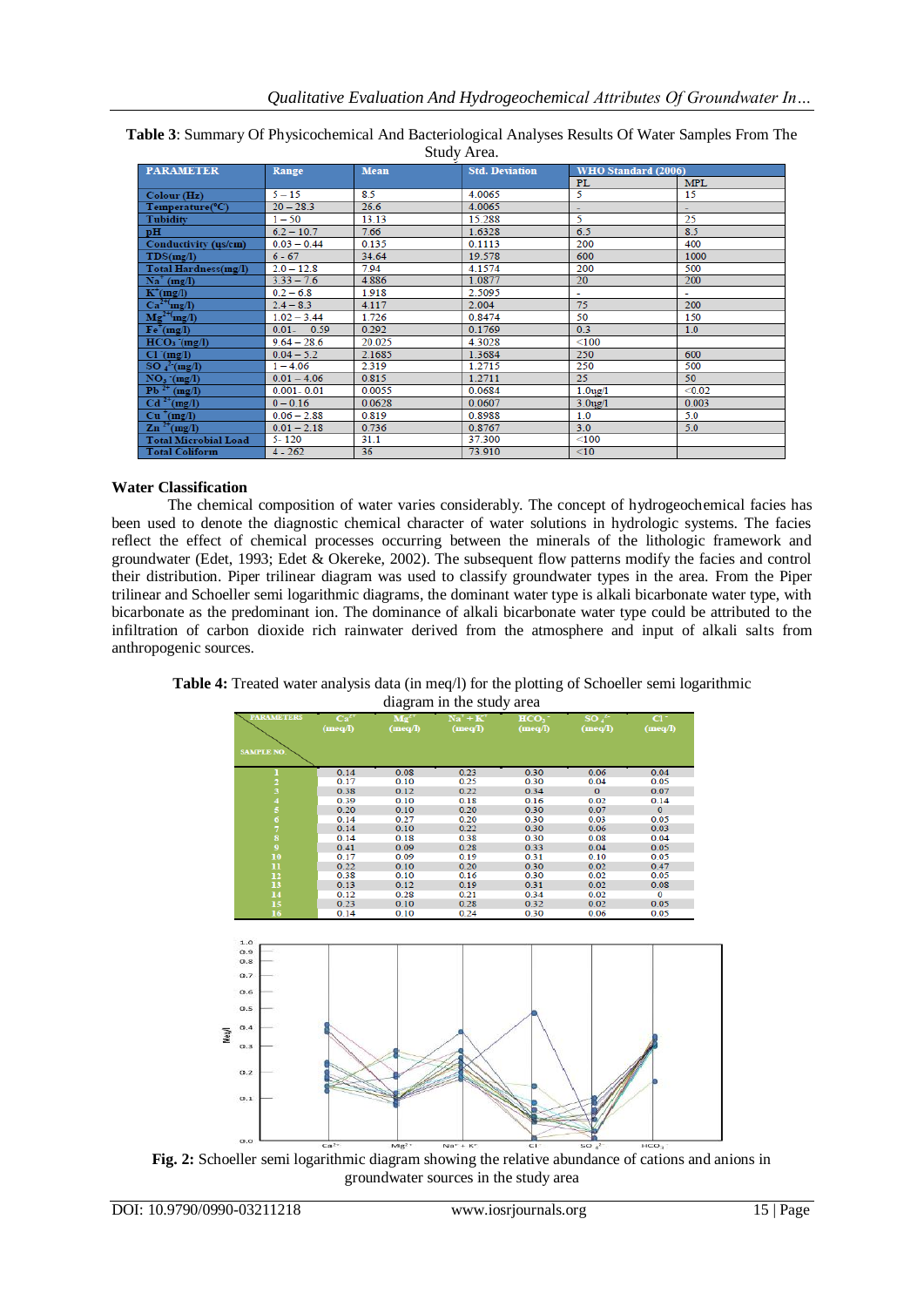**Table 5**: Treated water analysis data (in meq/l) for the plotting of Piper diagram in the study area in percentage





**Fig. 3:** Piper trilinear diagram showing the water types of the groundwater sources in the study area.

### **Sodium Absorption Ratio (SAR)**

Sodium is an essential component of most groundwater since it is readily soluble in water. High concentration of sodium in the soil is considered unfavourable for plant growth. It renders the soil alkaline by replacing calcium and magnesium. The percentage of sodium to calcium and magnesium in a soil is thus a measure of the suitability of the soil for irrigation. Sodium Adsorption Ratio (as described by the Richards, 1954), has been evaluated for the study area using the relevant chemical parameters analyzed (Table 6).

$$
SAR = \frac{[Na^+]}{\sqrt{\frac{[Ca^{2+}]+[Mg^{2+}]}{2}}}
$$
(1)

where:  $[Na^+]$  = sodium concentration (in meq/l)  $[Ca^{2+}]$  = calcium concentration (in meq/l)

DOI: 10.9790/0990-03211218 www.iosrjournals.org 16 | Page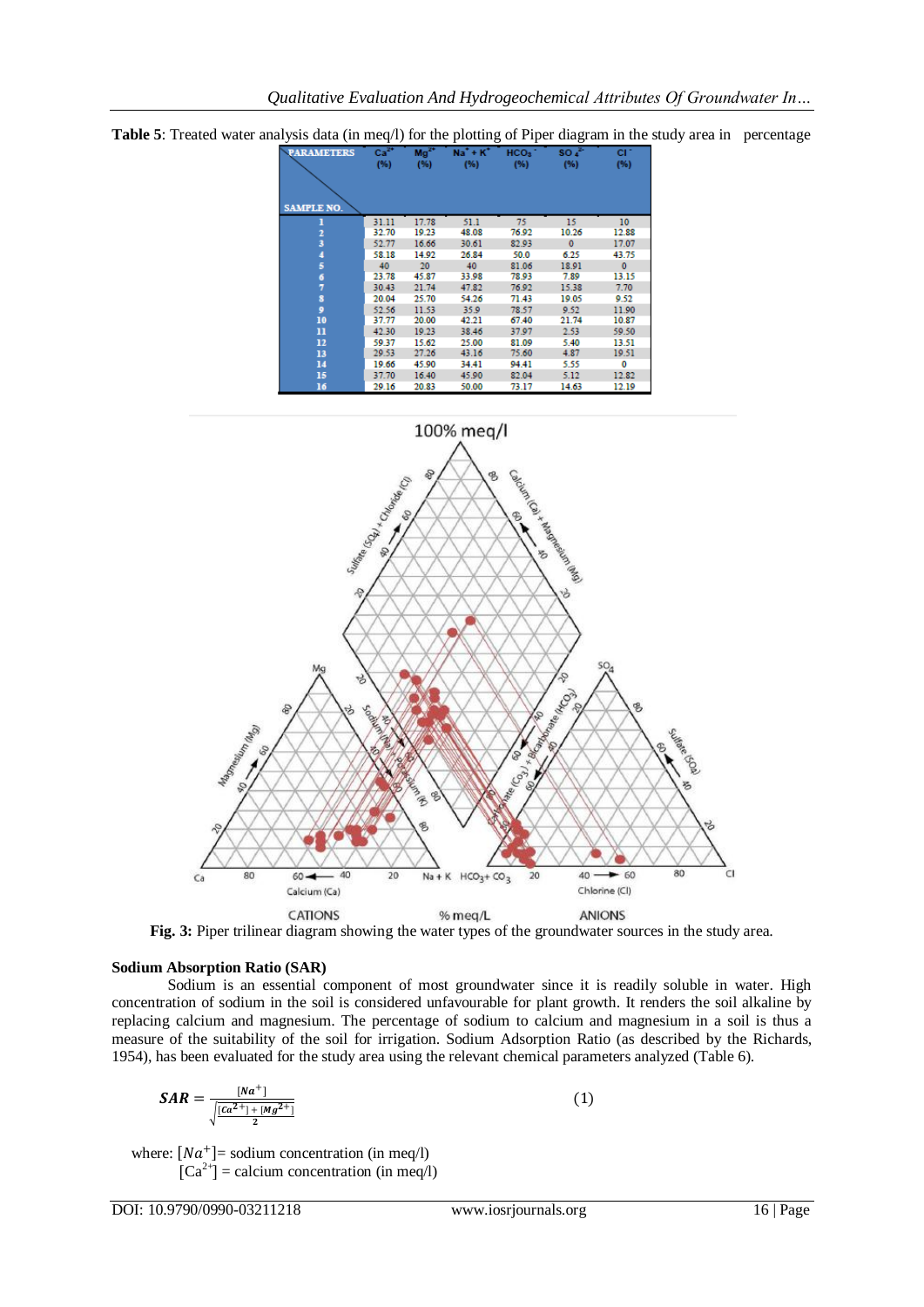$[Mg^{2+}]$  = magnesium concentration (in meg/l)

According to Offodile (2002) the recommended irrigation water classification based on SAR are:

|           | SAR     | <b>Water Class</b>                |
|-----------|---------|-----------------------------------|
| Less than |         | Excellent. No Problem             |
|           | $10-18$ | Good (Medium) Increasing Problems |
| About     | 18-26   | Poor (High) Sever Problem         |

From the result below, 100% of the water samples fall below 1.4meq/l, indicating predominance of excellent water for irrigation purposes in accordance with recommended standard.

| <b>PARAMETERS</b> | $Ca2+$<br>(meq/l) | $Mg^{2+}$<br>(meq/l) | $Na*$<br>(meq/l) | SAR (meq/l) |
|-------------------|-------------------|----------------------|------------------|-------------|
| <b>SAMPLE NO.</b> |                   |                      |                  |             |
| ı                 | 0.14              | 0.08                 | 0.20             | 0.7         |
| 2                 | 0.17              | 0.10                 | 0.23             | 0.67        |
| 3                 | 0.38              | 0.12                 | 0.17             | 0.44        |
| 4                 | 0.39              | 0.10                 | 0.14             | 0.36        |
| 5                 | 0.20              | 0.10                 | 0.20             | 0.51        |
| б                 | 0.14              | 0.27                 | 0.20             | 0.44        |
| 7                 | 0.14              | 0.10                 | 0.18             | 0.63        |
| 8                 | 0.14              | 0.18                 | 0.33             | 0.95        |
| $\overline{9}$    | 0.41              | 0.09                 | 0.23             | 0.56        |
| 10                | 0.17              | 0.09                 | 0.17             | 0.52        |
| $\mathbf{u}$      | 0.22              | 0.10                 | 0.20             | 0.5         |
| 12                | 0.38              | 0.10                 | 0.14             | 0.32        |
| 13                | 0.13              | 0.12                 | 0.18             | 0.53        |
| 14                | 0.12              | 0.28                 | 0.20             | 0.33        |
| 15                | 0.23              | 0.10                 | 0.27             | 0.68        |
| 16                | 0.14              | 0.10                 | 0.24             | 0.7         |

**Table 6:** Calculated SAR of the water samples (in meq/l) in the study area.

## **V. Conclusion**

Results of water quality analysis compare favourably with WHO (2006) standards for drinking water. Some important water quality problems identified in parts of the study area are high concentrations of lead  $(Pb^{2+})$ , and cadmium  $(Cd^{2+})$  which may have adverse pathogenic consequences. Bacteriological analysis of groundwater in the study area show satisfactory result, showing appreciable microbial filtration during recharge. The results of microbial tests on surface water sources are predominantly objectable. This shall be of great concern to various agencies and arms of government linked with water supply to the population since the surface water sources constitute a common and affordable source of water supply to the less privileged group of the population. Results of hydrochemical analysis of water samples show the predominance of alkali bicarbonate water type that is largely soft. Also, the SAR of the study area shows excellent water for irrigation purposes in accordance with recommended standard. Based on the chemistry, the water is considered acceptable for many household uses except for drinking purposes where pre-use treatment is required.

#### **VI. Recommendations**

- 1. Though the availability of the resources is relatively assured, quality sustainability should be a priority hence, qualitative evaluation of water in the study area is of fundamental importance.
- 2. Pre-use treatment programmes shall be incorporated in cases of water resources development in Owerri Capital Territory.
- 3. Environmental Impact Assessment should be done before setting up any category of industry in the area. Both surface and sub-surface investigations shall be done (among others) if water safety is considered a priority.

#### **References**

- [1]. Akakuru, O.C.,Maduka,E.C., and Akakuru, O.U. (2013).Hydrogeochemical characterization of surface water sources in Owerri Capital Territory, Southeastern Nigeria, IOSR journal of Applied Geology and Geophysics, Vol.1, Issue 2, July – August 2013. [www.iosrjournals.org.Pp.32-38.](http://www.iosrjournals.org.pp.32-38/)
- [2]. APHA, (1992), Standard Methods for Examiantion of Water and Water, 18<sup>th</sup> Edition. American Public Health Association (APHA), American Water Works Association (AWWA), Washington D.C., pp.50-54.
- [3]. Back, W (1966). Origin of hydrochemical facies of groundwater in the Atlantic Coastal Plain. International Geological Congress, 21st , Copenhagen Proceedings, Part 1, pp87 – 95.
- [4]. Chapman., D.(1992), Chapman and Hall Ltd, 2-6 boundary Row, London SEI BHN.pp 99- 187.
- [5]. Edet, AE (1993). Groundwater quality assessment in parts of Eastern Niger Delta, Nigeria. Environmental Geology (22):41-46.